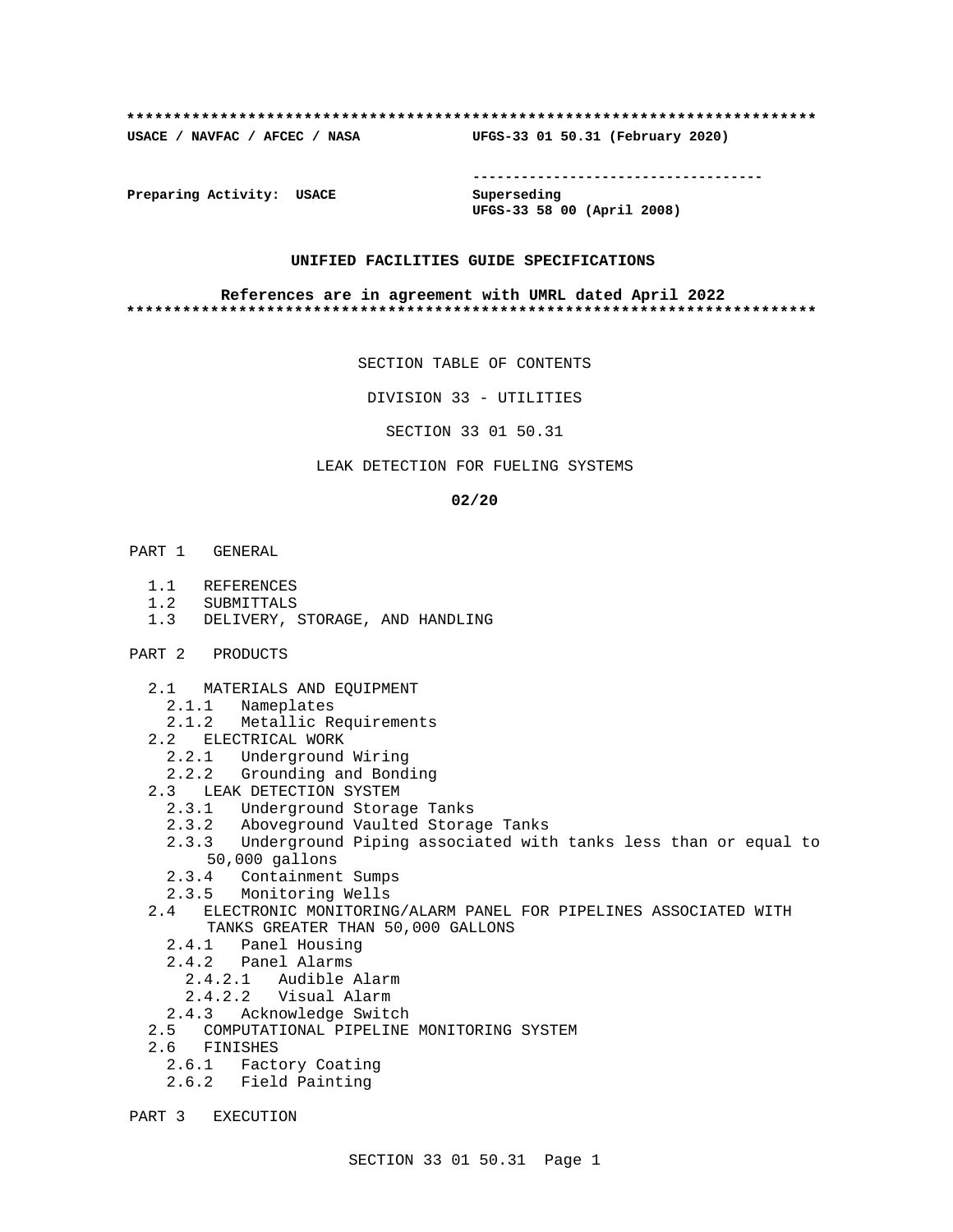- 3.1 INSTALLATION
	- 3.1.1 Storage Tank Sensors/Detectors
	- 3.1.2 Automatic Line Leak Detector
	- 3.1.3 Sensors in Sumps
- 3.2 FIELD QUALITY CONTROL
- 3.2.1 Leak Detection System Test
- 3.2.2 Storage Tank Tightness Tests
	- 3.2.3 Tank Fill Tests
	- 3.3 DEMONSTRATIONS
- -- End of Section Table of Contents --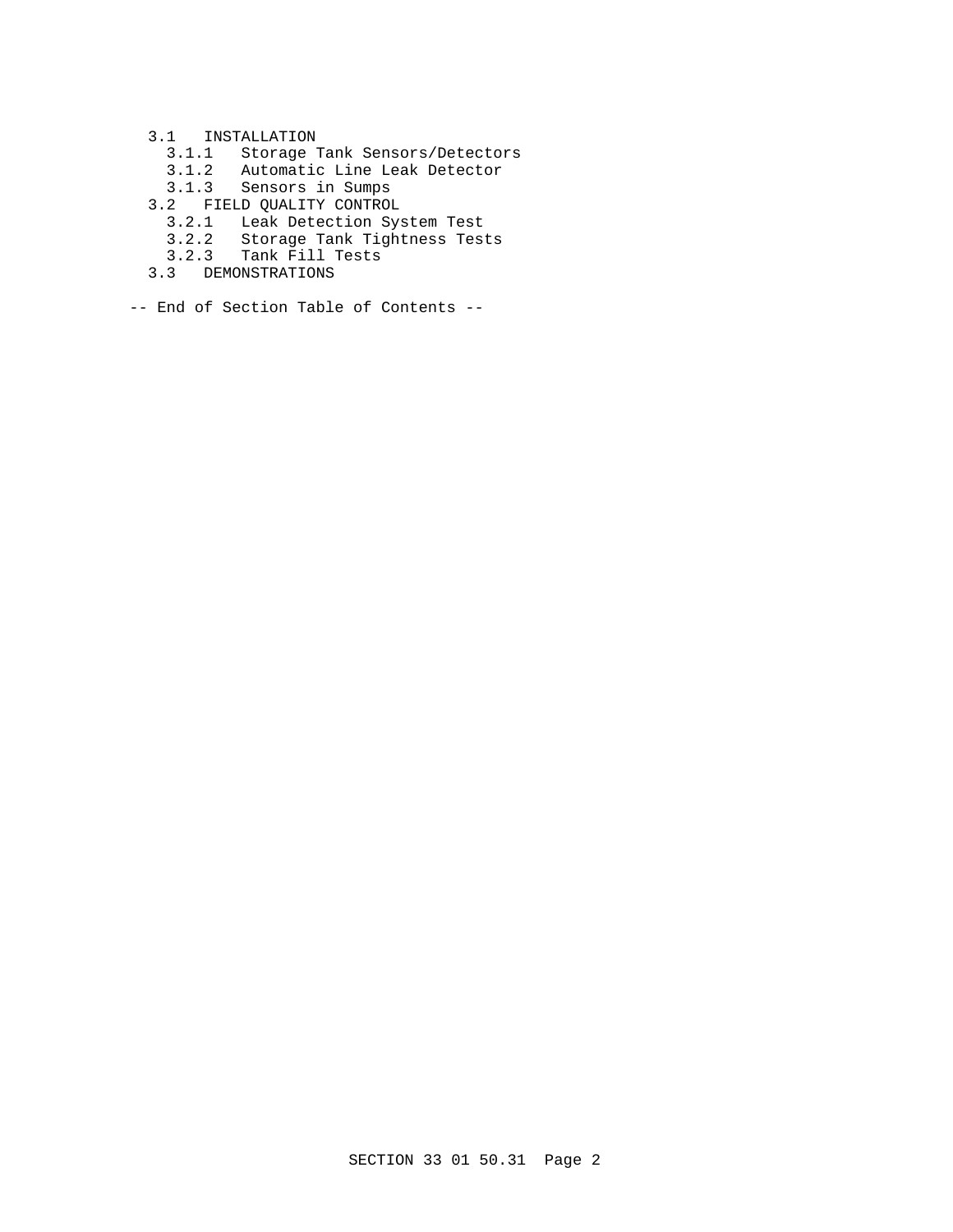USACE / NAVFAC / AFCEC / NASA

--------------------------------------

Preparing Activity: USACE

Superseding UFGS-33 58 00 (April 2008)

UFGS-33 01 50.31 (February 2020)

### UNIFIED FACILITIES GUIDE SPECIFICATIONS

References are in agreement with UMRL dated April 2022 

## SECTION 33 01 50.31

LEAK DETECTION FOR FUELING SYSTEMS  $02/20$ 

#### 

NOTE: This quide specification outlines many of the requirements for leak detection systems for fueling applications.

Adhere to UFC 1-300-02 Unified Facilities Guide Specifications (UFGS) Format Standard when editing this quide specification or preparing new project specification sections. Edit this guide specification for project specific requirements by adding, deleting, or revising text. For bracketed items, choose applicable item(s) or insert appropriate information.

Remove information and requirements not required in respective project, whether or not brackets are present.

Comments, suggestions and recommended changes for this quide specification are welcome and should be submitted as a Criteria Change Request (CCR). 

## PART 1 GENERAL

NOTE: This specification does not address the monitoring of tank bottoms for field-fabricated, vertical storage tanks.

Use this UFGS in conjunction with UFC 3-460-01 "Design: Petroleum Fuel Facilities". Include in this specification any additional equipment/devices necessary to meet state and local regulations.

UFC 3-460-01 requires underground storage tanks and underground piping to be monitored for leaks in accordance with 40 CFR 280, 40 CFR 281, 49 CFR 195, and any applicable state and local requirements.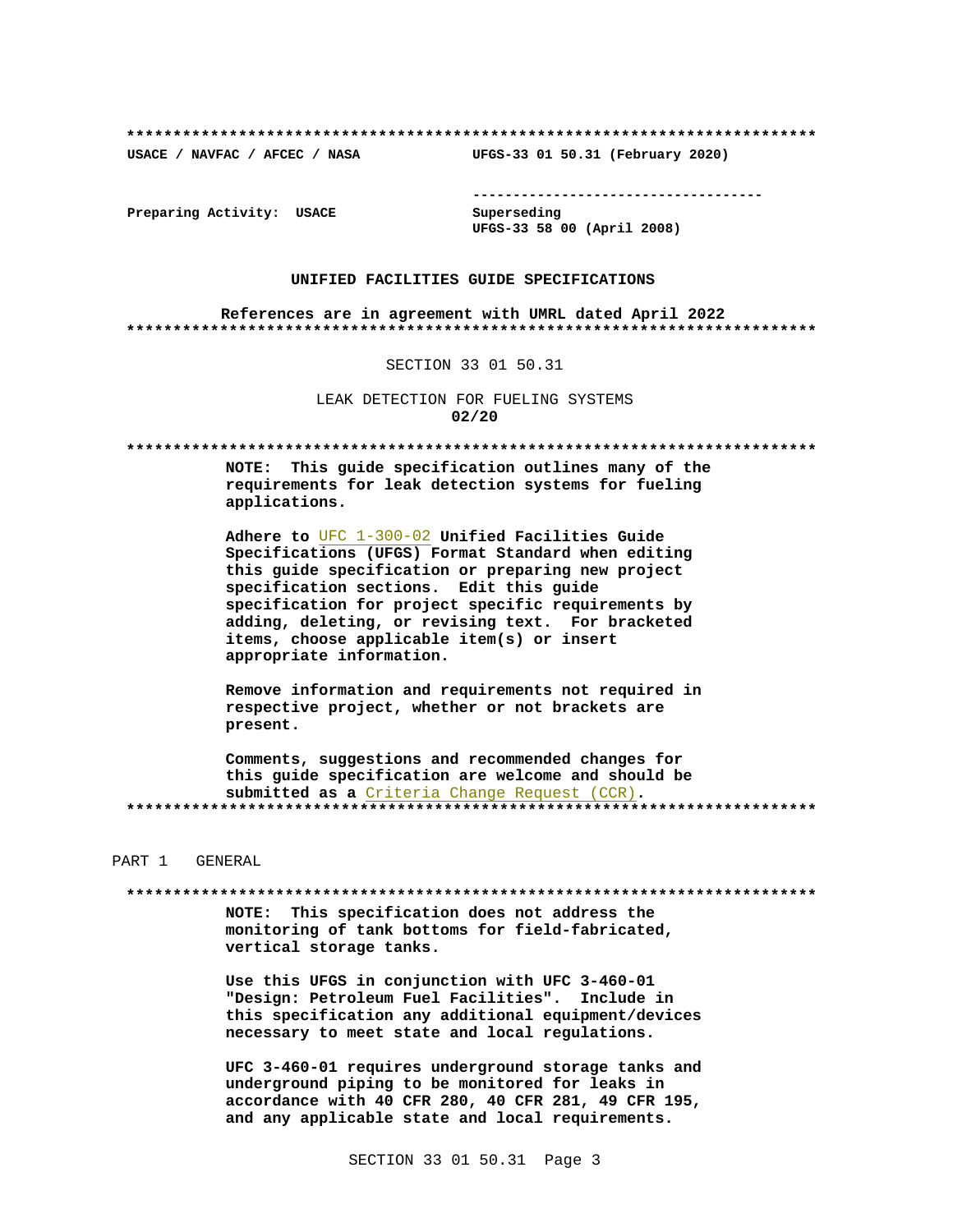In order to meet SPCC (40 CFR 112) program requirements and/or as a best management practice, all underground pipes associated with Aboveground Storage Tanks (ASTs) shall meet the secondary containment and/or leak detection provisions of 40 CFR 280, 40 CFR 281, and any applicable state and local requirements - see spec writer notes under UNDERGROUND PIPING section.

Various methods can be used to conform to the leak detection and monitoring requirements of the CFRs. This specification covers the preferred methods related to tanks and piping. Variations from this specification must be coordinated with and approved by the Using Agency. 

#### REFERENCES  $1 \quad 1$

#### 

NOTE: This paragraph is used to list the publications cited in the text of the guide specification. The publications are referred to in the text by basic designation only and listed in this paragraph by organization, designation, date, and title.

Use the Reference Wizard's Check Reference feature when you add a Reference Identifier (RID) outside of the Section's Reference Article to automatically place the reference in the Reference Article. Also use the Reference Wizard's Check Reference feature to update the issue dates.

References not used in the text will automatically be deleted from this section of the project specification when you choose to reconcile references in the publish print process. 

The publications listed below form a part of this specification to the extent referenced. The publications are referred to within the text by the basic designation only.

AMERICAN PETROLEUM INSTITUTE (API)

| API RP 540  |  | (1999; R 2004) Electrical Installations in<br>Petroleum Processing Plants                              |
|-------------|--|--------------------------------------------------------------------------------------------------------|
| API RP 1130 |  | (2007; R 2017) Computational Pipeline<br>Monitoring for Liquids                                        |
| API RP 2003 |  | (2015; 8th Ed) Protection Against<br>Ignitions Arising out of Static,<br>Lightning, and Stray Currents |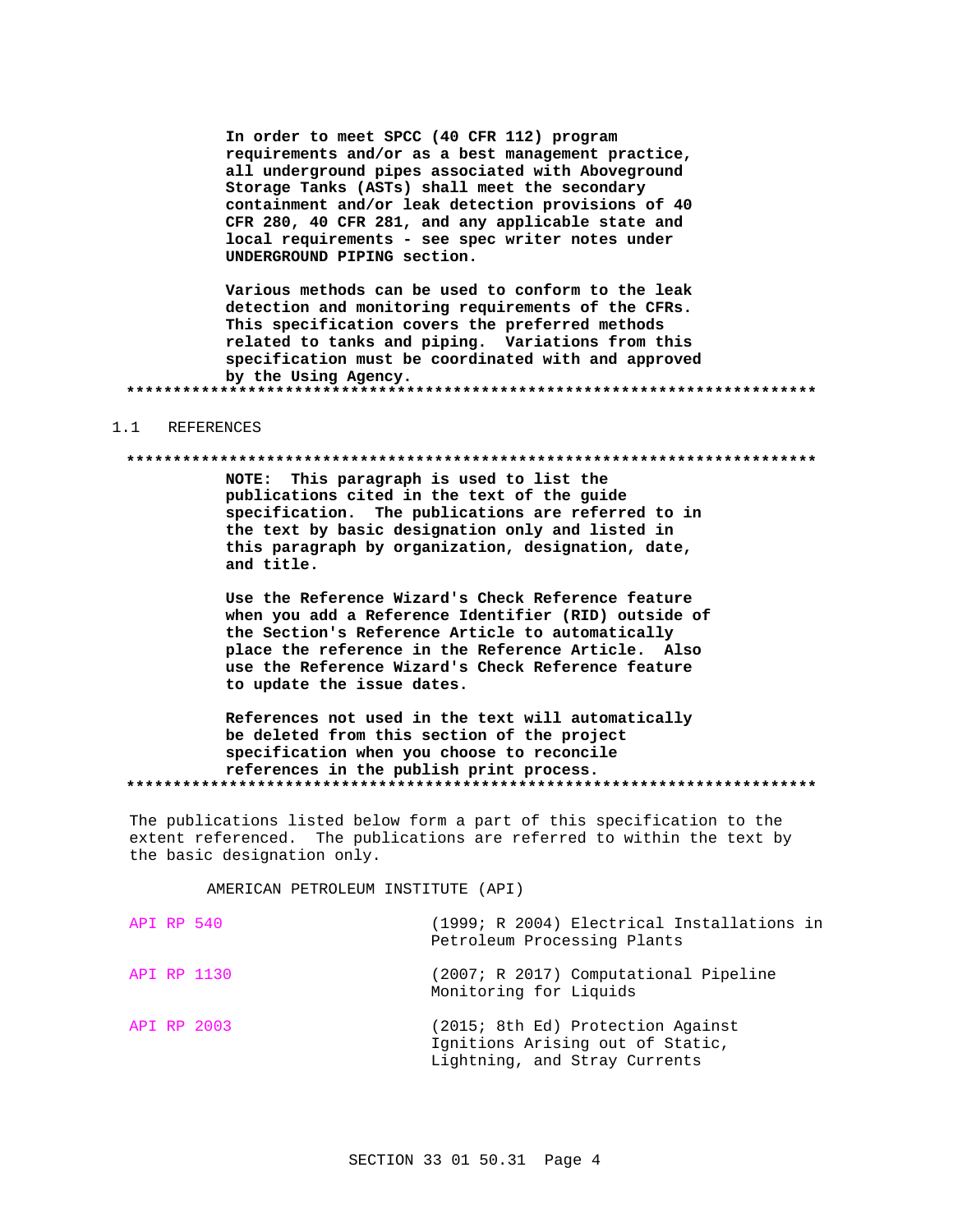ASTM INTERNATIONAL (ASTM)

| ASTM B117                                   | (2019) Standard Practice for Operating<br>Salt Spray (Fog) Apparatus                                                      |
|---------------------------------------------|---------------------------------------------------------------------------------------------------------------------------|
|                                             | INSTITUTE OF ELECTRICAL AND ELECTRONICS ENGINEERS (IEEE)                                                                  |
| <b>IEEE 142</b>                             | (2007; Errata 2014) Recommended Practice<br>for Grounding of Industrial and Commercial<br>Power Systems - IEEE Green Book |
| <b>IEEE 1100</b>                            | (2005) Emerald Book IEEE Recommended<br>Practice for Powering and Grounding<br>Electronic Equipment                       |
|                                             | NATIONAL ELECTRICAL MANUFACTURERS ASSOCIATION (NEMA)                                                                      |
| <b>NEMA 250</b>                             | (2020) Enclosures for Electrical Equipment<br>(1000 Volts Maximum)                                                        |
| NATIONAL FIRE PROTECTION ASSOCIATION (NFPA) |                                                                                                                           |
| NFPA 70                                     | (2020; ERTA 20-1 2020; ERTA 20-2 2020; TIA<br>20-1; TIA 20-2; TIA 20-3; TIA 20-4)<br>National Electrical Code             |
| NFPA 77                                     | (2014) Recommended Practice on Static<br>Electricity                                                                      |
| NFPA 407                                    | (2022) Standard for Aircraft Fuel Servicing                                                                               |
| NFPA 780                                    | (2020) Standard for the Installation of<br>Lightning Protection Systems                                                   |

# 1.2 SUBMITTALS

**\*\*\*\*\*\*\*\*\*\*\*\*\*\*\*\*\*\*\*\*\*\*\*\*\*\*\*\*\*\*\*\*\*\*\*\*\*\*\*\*\*\*\*\*\*\*\*\*\*\*\*\*\*\*\*\*\*\*\*\*\*\*\*\*\*\*\*\*\*\*\*\*\*\***

**NOTE: Review submittal description (SD) definitions in Section 01 33 00 SUBMITTAL PROCEDURES and edit the following list, and corresponding submittal items in the text, to reflect only the submittals required for the project. The Guide Specification technical editors have classified those items that require Government approval, due to their complexity or criticality, with a "G." Generally, other submittal items can be reviewed by the Contractor's Quality Control System. Only add a "G" to an item, if the submittal is sufficiently important or complex in context of the project.**

**For Army projects, fill in the empty brackets following the "G" classification, with a code of up to three characters to indicate the approving authority. Codes for Army projects using the Resident Management System (RMS) are: "AE" for Architect-Engineer; "DO" for District Office (Engineering Division or other organization in the District Office); "AO" for Area Office; "RO" for Resident Office; and "PO" for Project Office. Codes**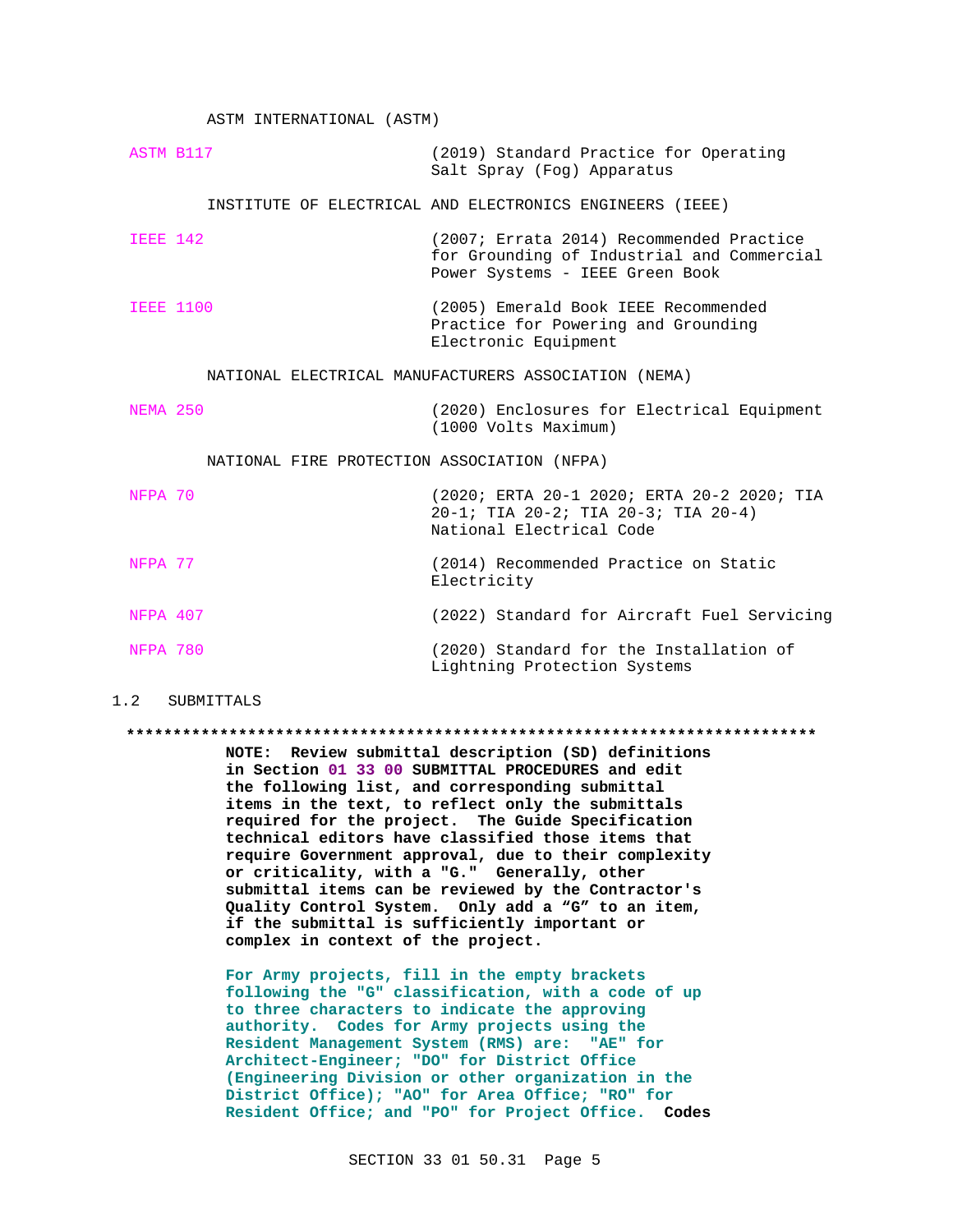**following the "G" typically are not used for Navy, Air Force, and NASA projects.**

**The "S" classification indicates submittals required as proof of compliance for sustainability Guiding Principles Validation or Third Party Certification and as described in Section 01 33 00 SUBMITTAL PROCEDURES.**

**Choose the first bracketed item for Navy, Air Force and NASA projects, or choose the second bracketed item for Army projects. \*\*\*\*\*\*\*\*\*\*\*\*\*\*\*\*\*\*\*\*\*\*\*\*\*\*\*\*\*\*\*\*\*\*\*\*\*\*\*\*\*\*\*\*\*\*\*\*\*\*\*\*\*\*\*\*\*\*\*\*\*\*\*\*\*\*\*\*\*\*\*\*\*\***

Government approval is required for submittals with a "G" or "S" classification. Submittals not having a "G" or "S" classification are [for Contractor Quality Control approval.][for information only. When used, a code following the "G" classification identifies the office that will review the submittal for the Government.] Submit the following in accordance with Section 01 33 00 SUBMITTAL PROCEDURES:

SD-02 Shop Drawings

Leak Detection System; G[, [\_\_\_\_]]

Electronic Monitoring/Alarm Panel

Computational Pipeline Monitoring System

SD-03 Product Data

Leak Detection System; G[, [\_\_\_\_]]

Electronic Monitoring/Alarm Panel

Computational Pipeline Monitoring System

SD-06 Test Reports

Leak Detection System Test

SD-07 Certificates

Demonstrations

# SD-08 Manufacturer's Instructions

Leak Detection System

SD-10 Operation and Maintenance Data

Leak Detection System; G[, [\_\_\_\_]]

Electronic Monitoring/Alarm Panel; G[, [\_\_\_\_\_]]

Computational Pipeline Monitoring System; G[, [\_\_\_\_\_]]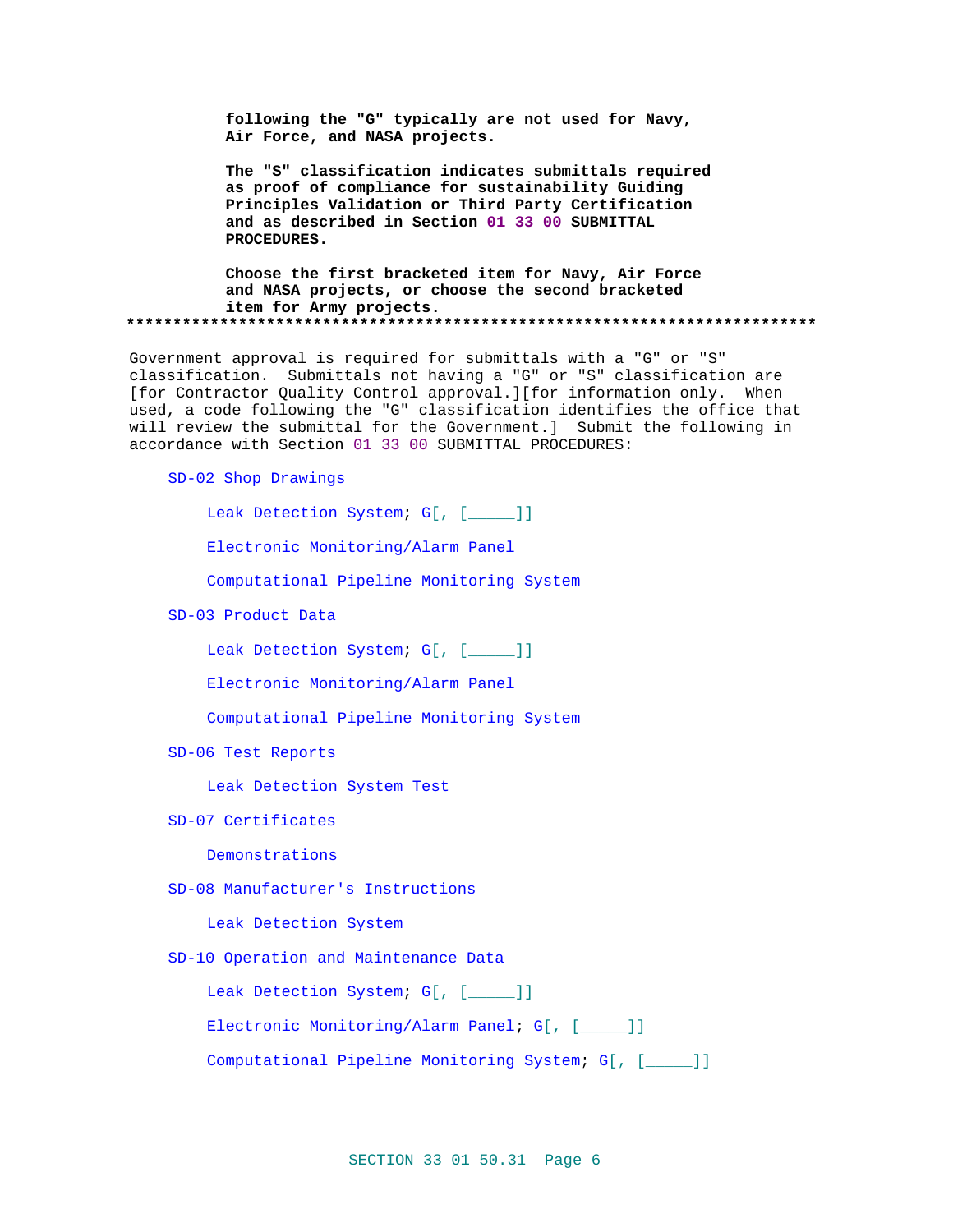#### DELIVERY, STORAGE, AND HANDLING  $1<sup>3</sup>$

Handle, store, and protect equipment and materials to prevent damage before and during installation in accordance with the manufacturer's recommendations, and as approved by the Contracting Officer. Replace damaged or defective items.

#### PART<sub>2</sub> PRODUCTS

#### $2.1$ MATERIALS AND EQUIPMENT

Provide materials and equipment that are standard products of a manufacturer regularly engaged in the manufacturing of such products, that are of a similar material, design and workmanship, and that have been in satisfactory commercial or industrial use for a minimum 2 years prior to bid opening. The 2 year period shall include applications of the equipment and materials under similar circumstances and of similar size. Materials and equipment must have been for sale on the commercial market through advertisements, manufacturers' catalogs, or brochures during the 2 year period. [ Products having less than a 2 year field service record will be acceptable if a certified record of satisfactory field operation, for not less than 6000 hours, exclusive of the manufacturer's factory tests, can be shown.]

#### $2.1.1$ Nameplates

#### 

NOTE: In a salt water environment, substitute acceptable non-corroding metal such as, but not limited to, nickel-copper, 304 stainless steel, or monel. Aluminum is unacceptable. Nomenclature (or system identification) should be established by the designer.

Require melamine plastic nameplates for all NAVFAC projects. Also for NAVFAC projects, require nameplates to be associated or keyed to system charts and schedules. 

Attach nameplates to all specified equipment defined herein. List on each nameplate the manufacturer's name, address, [contract number,] [acceptance date, ] component type or style, model or serial number, catalog number, capacity or size, and the system which is controlled. Construct plates of [anodized aluminum] [stainless steel] [melamine plastic, 3 mm 0.125 inch thick, UV resistance, black with white center core, matte finish surface and square corners] [\_\_\_\_\_]. Install nameplates in prominent locations with nonferrous screws, nonferrous bolts, or permanent adhesive. Minimum size of nameplates shall be 25 by 65 mm one by 2.5 inches. Lettering shall be the normal block style with a minimum 6 mm 0.25 inch height. Accurately align all lettering on nameplates. [For plastic nameplates, engrave lettering into the white core.] [Key the nameplates to a chart and schedule for each system. Frame charts and schedule under glass, and locate where directed near each system. Furnish two copies of each chart and schedule. Each nameplate description shall identify its function.]

 $2.1.2$ Metallic Requirements

####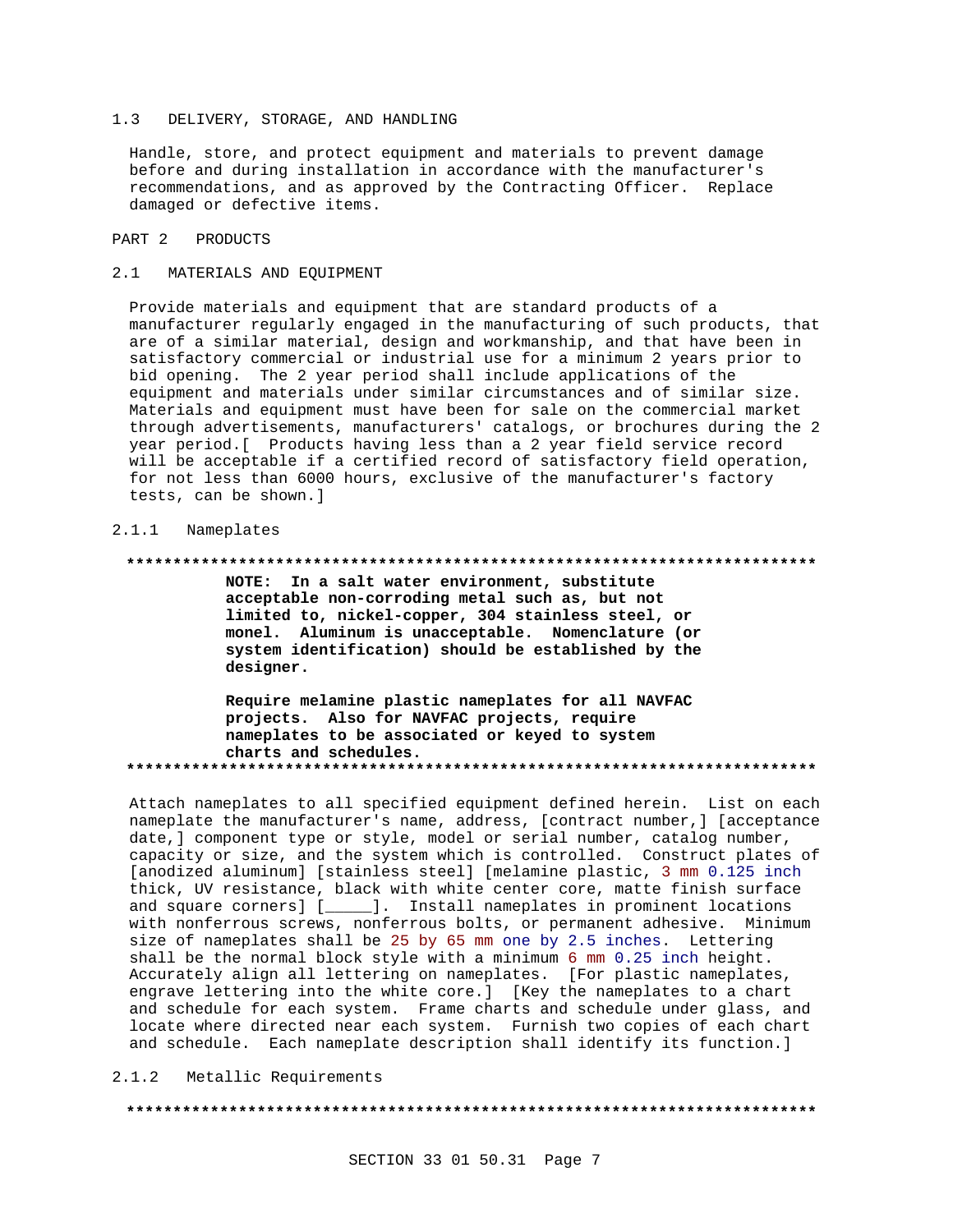#### NOTE: Include the bracketed information if aviation fuel will be handled.

Internal parts and components of equipment, piping, piping components, and valves that could be exposed to fuel during system operation shall not be constructed of zinc coated (galvanized) metal[, brass, bronze, or other copper bearing alloys]. Do not install cast iron bodied valves in piping systems that could be exposed to fuel during system operation.

#### $2.2$ ELECTRICAL WORK

# NOTE: Coordinate the ignition temperature of the fuel(s) to be handled with the electrical design. Ignition temperatures will be as defined in NFPA 497M. Fuel ignition temperatures will dictate the maximum allowable temperature rating of the electrical equipment.

Provide controllers, integral disconnects, contactors, controls, and control wiring with their respective pieces of equipment. Provide electrical equipment, including motors and wiring, as specified in Section 26 20 00 INTERIOR DISTRIBUTION SYSTEM. Provide switches and devices necessary for controlling and protecting electrical equipment. Controllers and contactors shall have a maximum of 120-volt control circuits and shall have auxiliary contacts for use with the controls provided.

#### $2.2.1$ Underground Wiring

Enclose underground electrical wiring in PVC coated conduit. Dielectrically isolate conduit at any steel storage tank connection.

 $2.2.2$ Grounding and Bonding

Grounding and bonding shall be in accordance with NFPA 70, NFPA 77, NFPA 407, NFPA 780, API RP 540, API RP 2003, IEEE 142, and IEEE 1100. Provide jumpers to overcome the insulating effects of gaskets, paints, or nonmetallic components.

#### $2.3$ LEAK DETECTION SYSTEM

NOTE: This paragraph and subsequent sub-paragraphs address primarily leak detection systems that conform to 40 CFR 280 and 40 CFR 281. For leak detection systems applicable to large fuel distribution systems (49 CFR 195), refer to paragraph COMPUTATIONAL PIPELINE MONITORING SYSTEM. 

Provide a system, including sensors and detectors, that is intrinsically safe for use in a Class 1, Division 1, Group D environment as defined by NFPA 70. System shall be compatible with the fuel to be handled. Sensors shall distinguish and report the difference between hydrocarbons and water. Output and transmission from sensors and detectors shall be electronic. Sensors shall have a minimum probability of detection of 95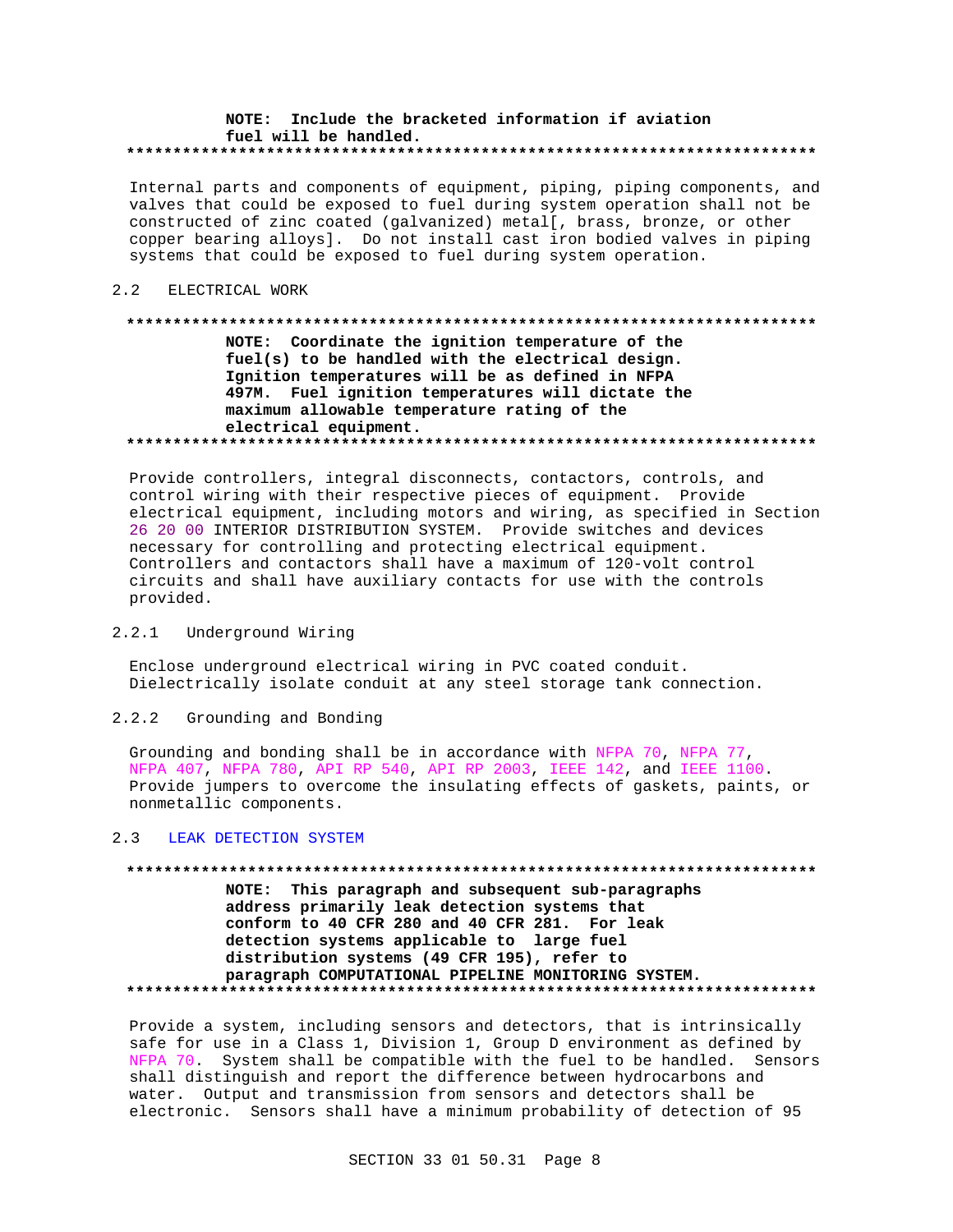percent and a maximum probability of false alarm of 5 percent. Sensors and detectors shall be compatible with the electronic monitoring/alarm panel. Sensors shall be reusable after an alarm condition is sensed. Submit shop drawings for the leak detection system that include the following.

> a. Wiring schematics for all parts of the system showing each operating device and listing their normal ranges of operating values (including pressures, temperatures, voltages, currents, speeds, etc.).

b. Single line diagrams of the entire system, including any required alterations to the existing piping and tank(s).

c. Diagrams for posting that include distance markings such that alarm indications can be correlated to leak location in plan view. The diagrams shall include a piping and wiring display map with schematic diagrams from the leak detection system manufacturer. The diagrams shall be framed under glass or laminated plastic and be posted where indicated by the Contracting Officer.

### 2.3.1 Underground Storage Tanks

### **\*\*\*\*\*\*\*\*\*\*\*\*\*\*\*\*\*\*\*\*\*\*\*\*\*\*\*\*\*\*\*\*\*\*\*\*\*\*\*\*\*\*\*\*\*\*\*\*\*\*\*\*\*\*\*\*\*\*\*\*\*\*\*\*\*\*\*\*\*\*\*\*\*\***

**NOTE: 40 CFR 280 and 40 CFR 281 define and regulate underground storage tank (UST) systems. According to these CFRs, UST systems are defined as one or more combination of underground tanks (including underground pipes connected thereto) that are used to contain an accumulation of regulated substances, and the volume of which (including the volume of underground pipes connected thereto) is 10 percent or more beneath the surface of the ground.**

**Per the CFRs, UST systems do not cover underground tanks less than or equal to 416 L 110 gallons, uand tanks used for storing heating oil for consumptive use on the premises where stored. NOTE: Heating oil tanks must meet secondary containment and leak detection requirements of 40 CFR 280 / 281 to meet provisions of Spill Prevention Countermeasure and Control (SPCC) Program.**

**UFGS 33 56 10 requires all new underground storage tanks be the double-walled type. The required leak detection method for these type tanks is to continuously and automatically monitor the tank's interstitial space. The system used must be capable of detecting both fuel released through a tank's interior wall as well as the influx of ground water through a tank's exterior wall. \*\*\*\*\*\*\*\*\*\*\*\*\*\*\*\*\*\*\*\*\*\*\*\*\*\*\*\*\*\*\*\*\*\*\*\*\*\*\*\*\*\*\*\*\*\*\*\*\*\*\*\*\*\*\*\*\*\*\*\*\*\*\*\*\*\*\*\*\*\*\*\*\*\***

System shall continuously and automatically monitor the interstitial space of an underground tank for breaches in the integrity of the inner and/or outer tank shells. Monitor the interstitial space by using either an electronic capacitance type liquid sensor or a positive pressure system. Monitoring the interstitial space of a fiberglass reinforced plastic (FRP)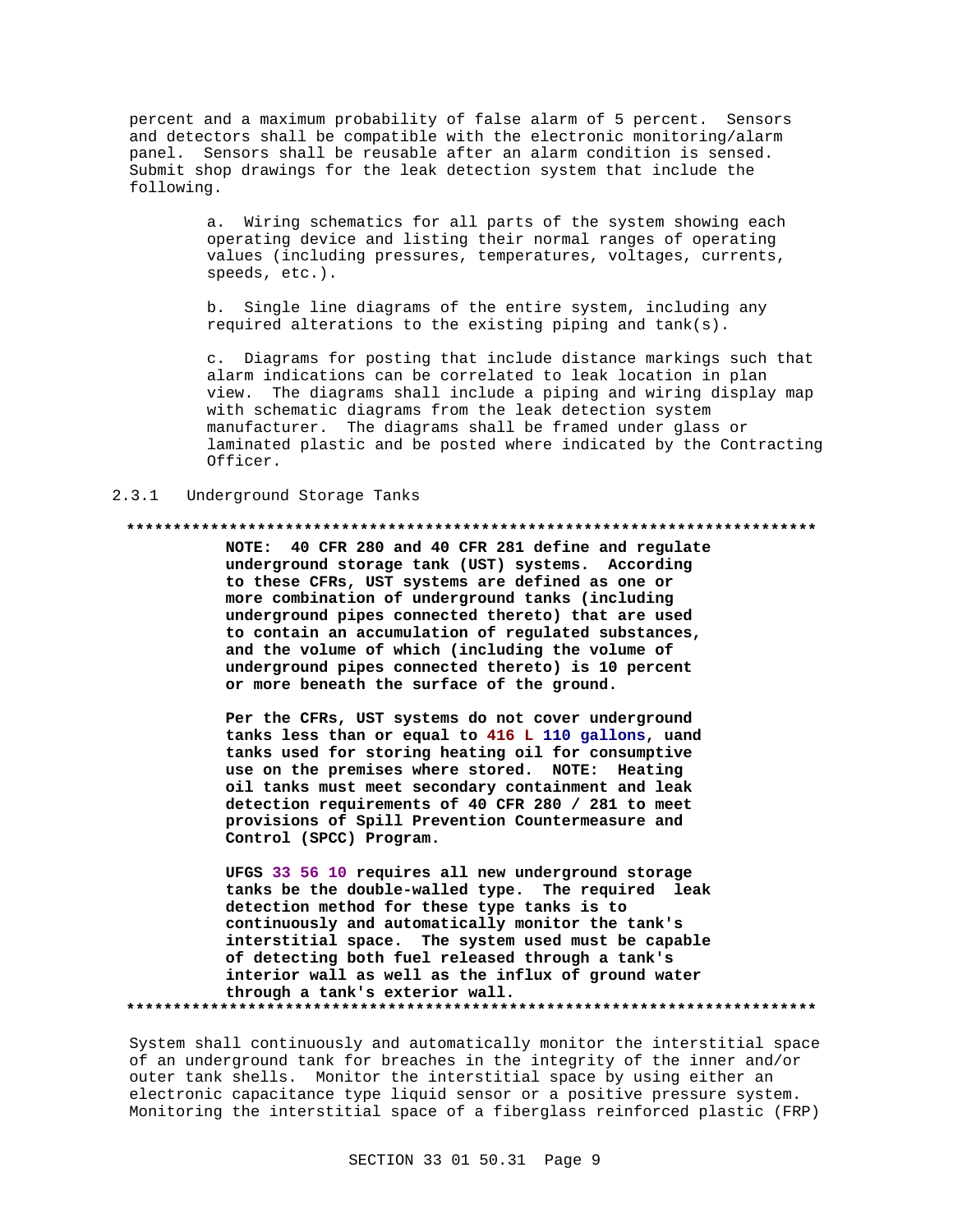tank may be performed using a liquid-filled interstitial space monitoring system. The liquid solution used in a liquid-filled interstitial shall be freeze protected (brine) and shall contain appropriate corrosion inhibitors. The monitoring system shall detect and discriminate between high and low brine level conditions.

## 2.3.2 Aboveground Vaulted Storage Tanks

#### **\*\*\*\*\*\*\*\*\*\*\*\*\*\*\*\*\*\*\*\*\*\*\*\*\*\*\*\*\*\*\*\*\*\*\*\*\*\*\*\*\*\*\*\*\*\*\*\*\*\*\*\*\*\*\*\*\*\*\*\*\*\*\*\*\*\*\*\*\*\*\*\*\*\***

**All aboveground storage tanks require leak detection. This leak detection can be:**

**Visual - such as a dedicated indicator on a vaulted tank.**

**Manual - such as a manual access port used to stick the interstice.**

**Electronic - such as an electronic capacitance type, or similar.**

**NOTE: Provide electronic and/or visual interstitial monitoring if required by the Using Agency. Interstitial monitoring for aboveground tanks is not required.**

**As mentioned previously, this specification does not address the monitoring of tank bottoms for field-fabricated, vertical storage tanks. For these type applications refer to Standard Design AW 78-24-27 ABOVEGROUND VERTICAL STEEL TANKS W/FLOATING PANS AND FIXED ROOFS. \*\*\*\*\*\*\*\*\*\*\*\*\*\*\*\*\*\*\*\*\*\*\*\*\*\*\*\*\*\*\*\*\*\*\*\*\*\*\*\*\*\*\*\*\*\*\*\*\*\*\*\*\*\*\*\*\*\*\*\*\*\*\*\*\*\*\*\*\*\*\*\*\*\***

System shall continuously and automatically monitor the interstitial space of a vaulted tank for breaches in the integrity of the primary tank and the exterior vaulted shell. Provide a manual access port that can be used to stick the interstice. In addition, provide either (1) a visual method that can automatically monitor the interstitial space such as a Pop-Up gauge, or (2) an electronic method such as an electronic capacitance type liquid sensor.

2.3.3 Underground Piping associated with tanks less than or equal to 50,000 gallons

**\*\*\*\*\*\*\*\*\*\*\*\*\*\*\*\*\*\*\*\*\*\*\*\*\*\*\*\*\*\*\*\*\*\*\*\*\*\*\*\*\*\*\*\*\*\*\*\*\*\*\*\*\*\*\*\*\*\*\*\*\*\*\*\*\*\*\*\*\*\*\*\*\*\***

**NOTE: This section addresses the leak detection requirements associated with underground fuel pipes (both pressurized and suction) that are regulated by 40 CFR 280 and 40 CFR 281.**

**For pipes associated with tanks less than or equal to 50,000 gallons in capacity that are not part of an airport hydrant system, the following is required per 40 CFR 280 Subpart D:**

**Pressurized and suction piping must be double walled with interstitial monitoring - include CONTAINMENT**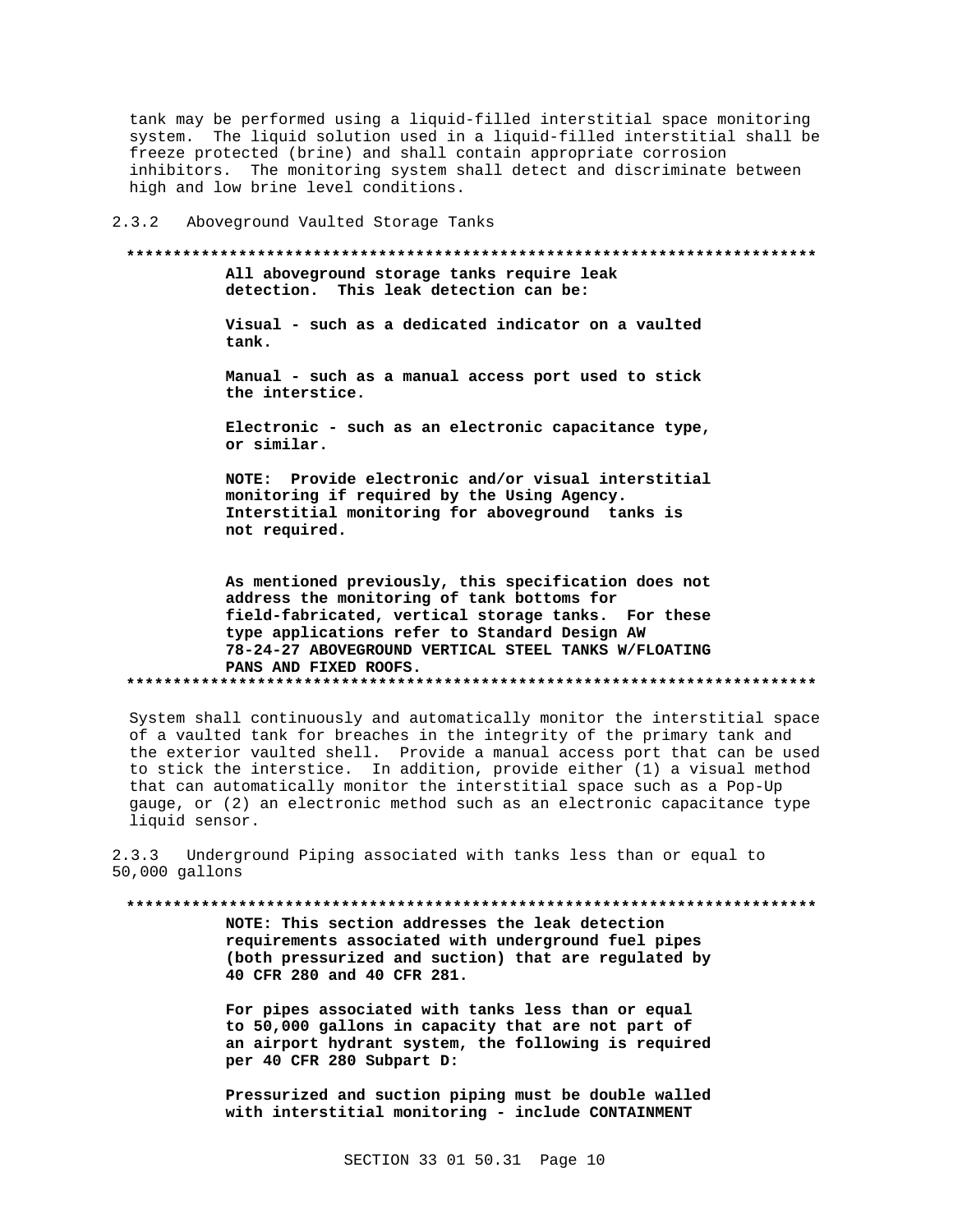SUMPS paragraph.

Pressurized piping must be equipped with an automatic line leak detection system - include paragraph from this UNDERGROUND PIPING section.

The use of integrally installed liquid and/or vapor sensors installed within the interstitial space of double-walled piping is discouraged and is not covered in this specification.

For UST systems with field-constructed tanks and airport hydrant fuel distribution systems, 40 CFR 280 Subpart K allows for alternative leak detection strategies. The specification writer must delineate leak detection system requirements for such systems under the COMPUTATIONAL PIPELINE MONITORING SYSTEM paragraph, and design a system that meets the Subpart K regulatory required leak rate. In order to do so the specification writer must consider pipe segment volumes, in conjunction with the specified achievable leak detection rate of the equipment.

Leak Detection System associated with tanks less than or equal to 50,000 gallons shall continuously and automatically monitor for piping leaks using an automatic line leak detector. Detector shall detect a minimum leak rate of 0.003 L/s 3 gallons per hour at 69 kPa 10 psig line pressure within 1 hour. Detector shall detect leaks against a minimum 1.8 m 6 feet of head pressure. Detector shall detect leaks from any portion of the underground product piping.

 $2.3.4$ Containment Sumps

#### 

NOTE: Provide leak detection system on sumps if required by the approved SPCC plan and/or local regulatory requirements. Sumps may used in various locations (e.g., low drain points, high vent points, aboveground to belowground piping transitions, underneath fuel dispensers, above UST manways, etc.).

Within each sump, require liquid sensors to be installed to monitor for the influx of liquids (fuel or water). Where double-wall piping is used for the fuel distribution, slope the piping appropriately from sump to sump in order to assure immediate notification of any piping failure. 

Leak Detection System on sumps shall continuously and automatically monitor each containment sump [and dispenser sump] with an electronic capacitance type liquid sensor. Sensor shall detect liquids within a minimum of 25 mm 1 inch above a sump's bottom. The leak detection system must be capable of triggering shutdown of the submersible turbine pump or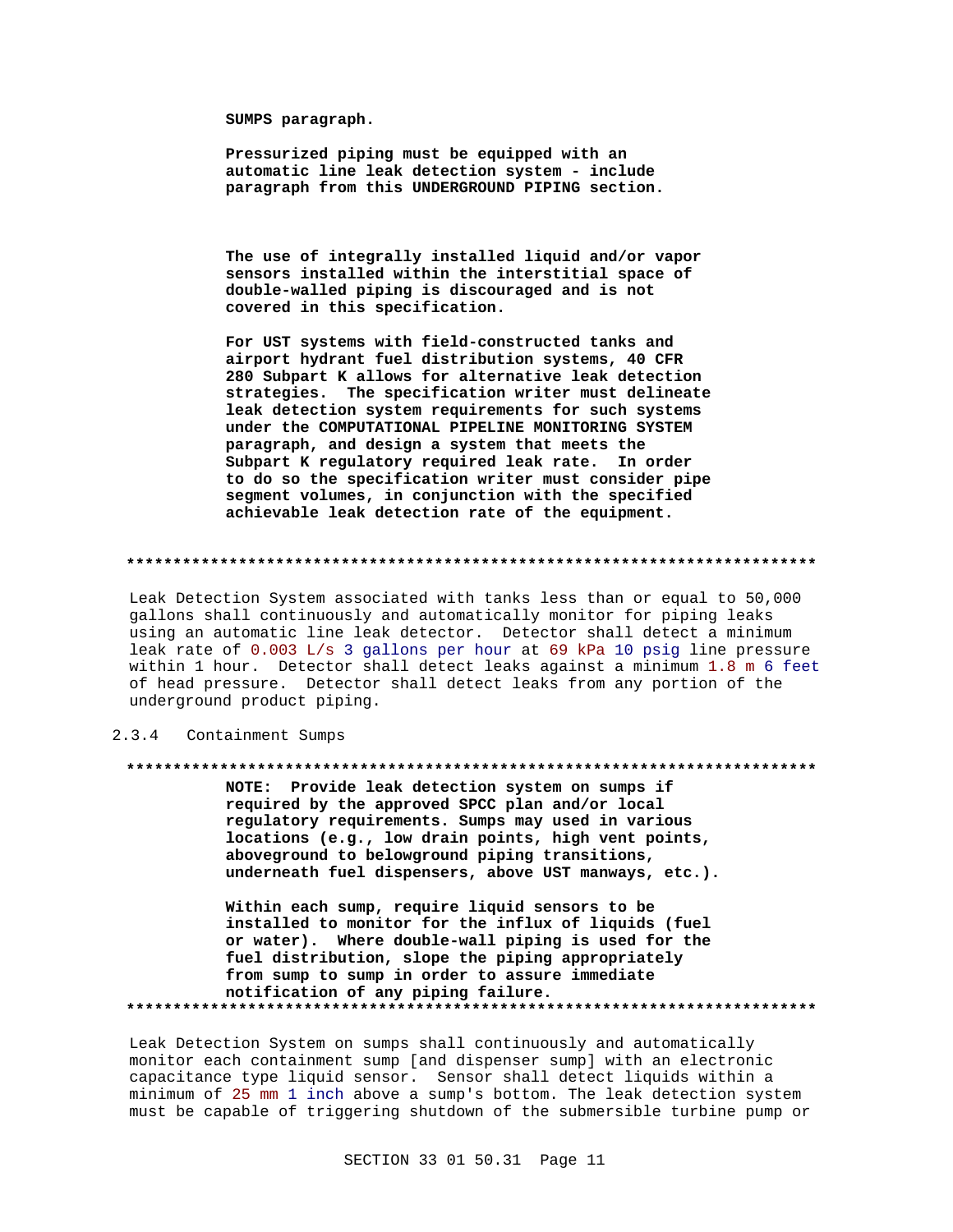the dispenser pump.

## 2.3.5 Monitoring Wells

#### 

NOTE: For wells where groundwater could possibly come in contact with the sensor being used, specify a hydrocarbon/groundwater type sensor. For locations where groundwater is not a concern, specify a vapor type sensor. 

System shall continuously and automatically monitor each monitoring well with a [hydrocarbon/groundwater] [vapor] sensor. [Hydrocarbon/groundwater sensor shall distinguish the difference between hydrocarbons and water while totally immersed in groundwater. Sensor shall sense when the groundwater level has reached a minimum definable setpoint.] [Vapor sensor shall detect vapors of the fuel to be handled as well as sense the presence of liquid.]

ELECTRONIC MONITORING/ALARM PANEL FOR PIPELINES ASSOCIATED WITH TANKS  $2.4$ GREATER THAN 50,000 GALLONS

# NOTE: Use a single panel to monitor all applicable sensors and detectors if possible. Delete any of the items of this paragraph that are not applicable.

Panel shall perform continuous integrity checks on the status of each sensor's connections and wiring. Panel shall include a battery backup (rechargeable) that can operate the complete leak detection system during a power failure for a minimum period of 48 hours. Submit shop drawings of the panel layout along with panel mounting and support details. Panel shall be compatible with and connected to the following:

- a. Tank interstitial sensors and detectors.
- b. Sump sensors and detectors.
- c. Automatic line leak detectors.
- d. Monitoring well sensors and detectors.

e. Digital tank gauge system as defined in Section 33 56 10 FACTORY-FABRICATED FUEL STORAGE TANKS.

## 2.4.1 Panel Housing

# NOTE: Panels located outdoors require NEMA 4 enclosures. Panels located indoors only require a standard industrial enclosure. Explosion-proof enclosures are currently unavailable.

Panel housing shall be a [NEMA 4 rated enclosure in accordance with NEMA 250] [standard industrial enclosure]. Panel housing shall have a hinged door to swing left or right (doors shall not swing up or down).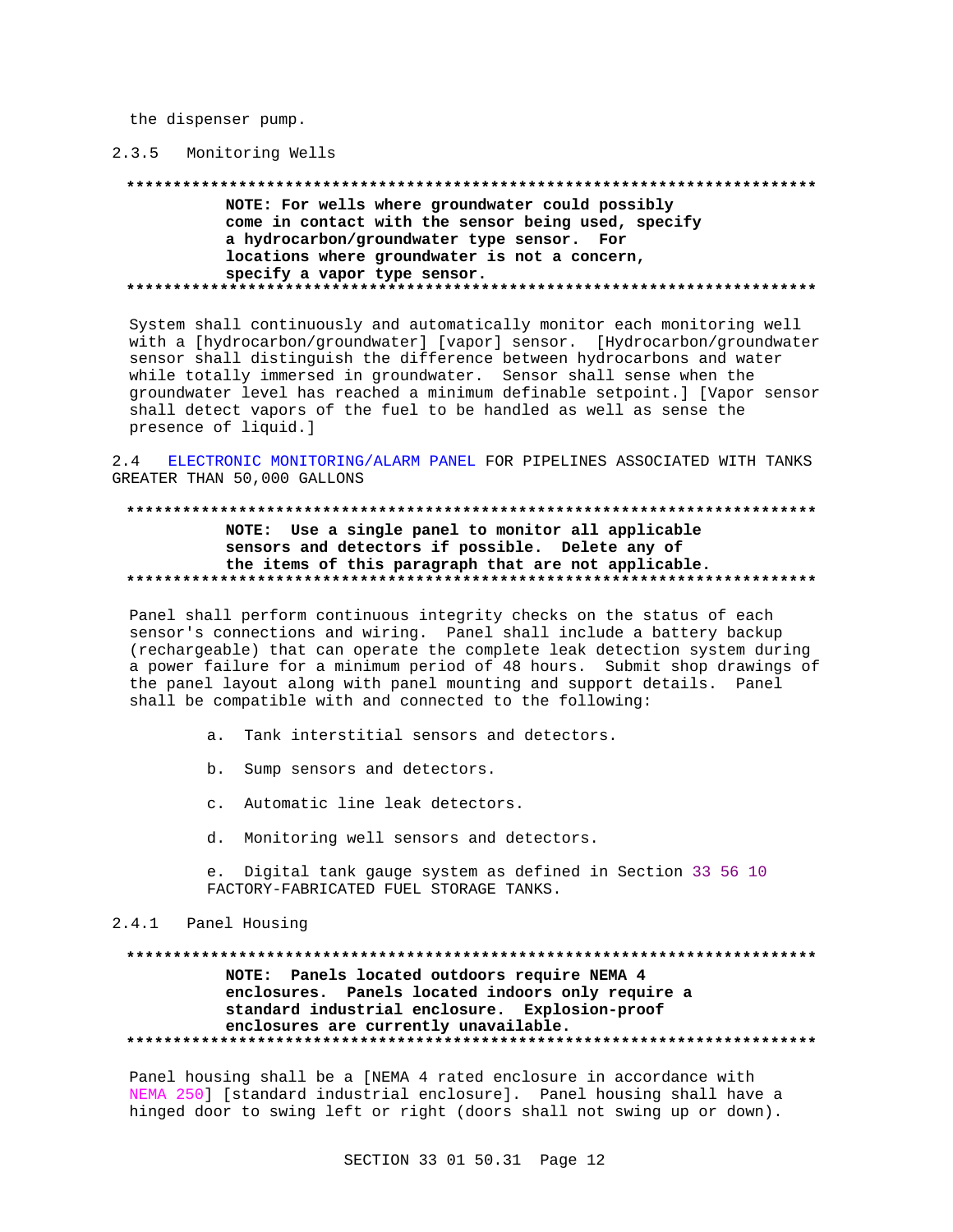### 2.4.2 Panel Alarms

# NOTE: Delete any of the items of this paragraph that are not applicable.

Panel shall account for the effects of thermal expansion or contraction of the fuel product, vapor pockets, tank or piping deformation, evaporation or condensation, as well as groundwater levels (if applicable) prior to initiating an alarm condition. Panel shall produce an audible and visual alarm in the event any of the following occur.

- a. Sensing of a hydrocarbon liquid from a sensor or detector.
- b. Sensing of a hydrocarbon vapor from a sensor or detector.
- c. Sensing of water from a sensor or detector.
- d. Failure of an automatic line leak test.
- e. Loss of pressure in positively pressurized tank interstitial.

f. Sensing a high or low liquid level in liquid-filled tank interstitial.

- g. Sensing minimum groundwater setpoint.
- h. Failure of any integrity check.
- i. Sensing tank high, high-high, or low level alarm conditions.
- $2.4.2.1$ Audible Alarm

#### 

# NOTE: If speakers external to the panel are necessary, indicate their location on the drawings.

Panel shall have [internal] [external] speakers that produce a buzzer sound of [70] [\_\_\_\_\_] decibels or greater in the event of a detected alarm condition. The audible alarm must be located in an area easily heard [in the control room] [near the dispensers] [near the pumps] in the event of an alarm condition.

#### $2.4.2.2$ Visual Alarm

Panel shall have a visual alarm that illuminates in the event of a detected alarm condition. Visual alarm shall include either individual lights for each alarm condition or shall include a single light and a liquid crystal display (LCD) panel that displaces information regarding each alarm condition. The visual alarm must be located in an area where it can be seen [in the control room] [near the dispensers] [near the pumps] when illuminated in the event of an alarm condition.

#### $2.4.3$ Acknowledge Switch

Panel shall have a manual acknowledge switch that will deactivate the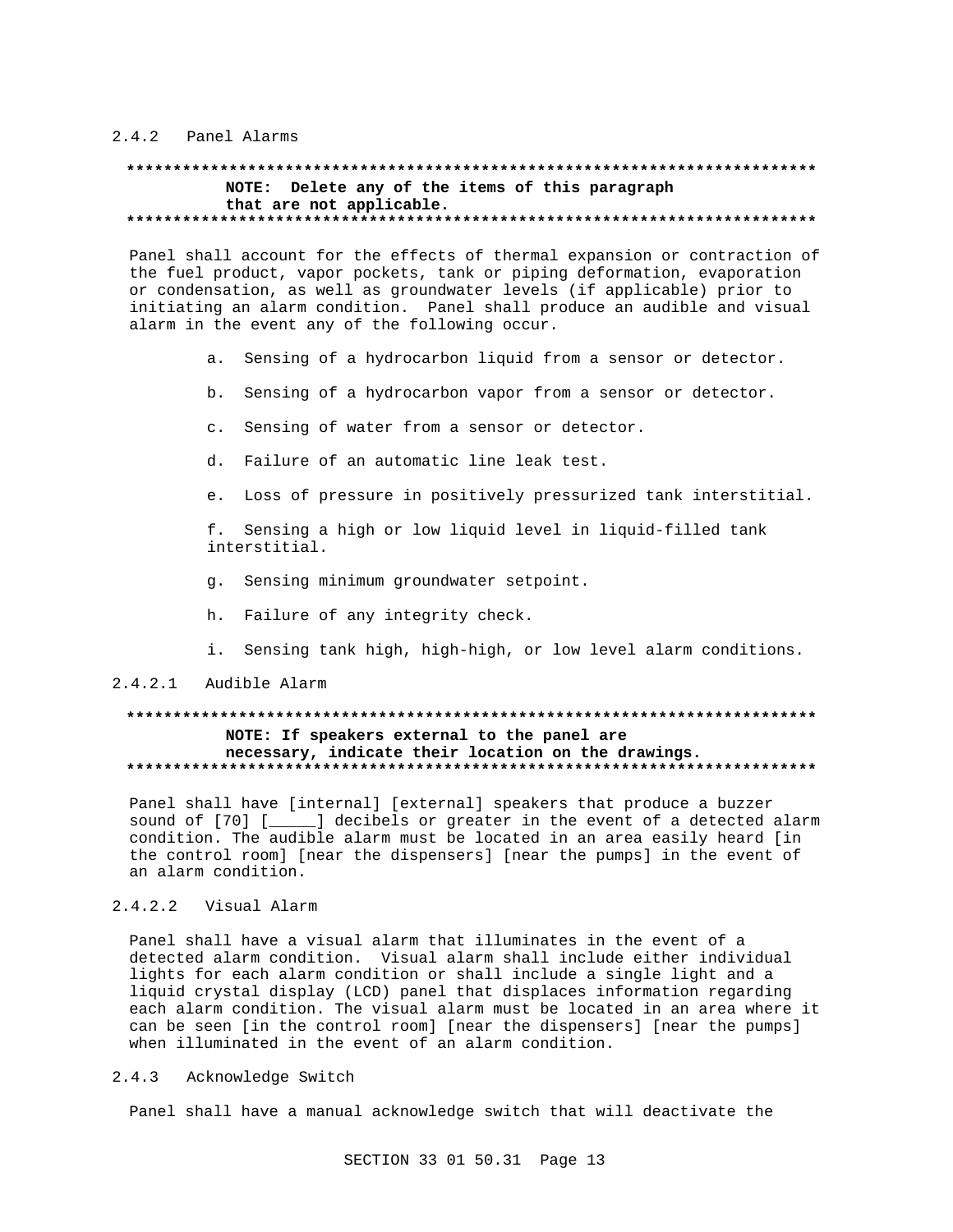audible alarm. Acknowledge switch shall not deactivate subsequent audible alarms unless depressed manually again for each occurrence. Under no circumstance shall this acknowledgement switch extinguish the visual alarms until the alarm condition has been corrected. Switches shall be an integral component located on the front panel and be either a key switch or push button.

### 2.5 COMPUTATIONAL PIPELINE MONITORING SYSTEM

#### **\*\*\*\*\*\*\*\*\*\*\*\*\*\*\*\*\*\*\*\*\*\*\*\*\*\*\*\*\*\*\*\*\*\*\*\*\*\*\*\*\*\*\*\*\*\*\*\*\*\*\*\*\*\*\*\*\*\*\*\*\*\*\*\*\*\*\*\*\*\*\*\*\*\***

**NOTE: EPA established minimum detectable leak rates for UST systems with field-constructed tanks and airport hydrant systems in 40 CFR 280 Subpart K. Specification writer must consider pipe segment volumes, in conjunction with the specified achievable leak detection rate of the equipment, in order to design a system that meets the regulatory required leak rate. Additional applicable requirements for large fuel distribution applications are in 49 CFR 195.**

**Pipeline systems must be designed so that they can meet the regulatory required minimum detectable leak rates in 40 CFR 280 Subpart K. This means the designer must consider pipe segment volumes in coordination with available leak detection equipment, and must install proper isolation valves, high point vents / low point drains, and pressure relief valves. The install of a permanent leak detection system versus the use of portable vendor equipment to conduct leak detection tests is at the discretion of the Using Agency. The designer should consider the life cycle cost of a permanent installed leak detection system versus the cost of testing systems using portable vendor provided equipment, in order to determine if the installation of a permanent system makes sense. The use of portable vendor provided equipment is often cheaper.**

**CPM system can be permanently mounted or can be configured to be portable. For permanently mounted systems, indicated the location of the system on the drawings. For portable systems, indicate the piping connection point(s) on the drawings. \*\*\*\*\*\*\*\*\*\*\*\*\*\*\*\*\*\*\*\*\*\*\*\*\*\*\*\*\*\*\*\*\*\*\*\*\*\*\*\*\*\*\*\*\*\*\*\*\*\*\*\*\*\*\*\*\*\*\*\*\*\*\*\*\*\*\*\*\*\*\*\*\*\***

CPM system shall conform to API RP 1130. System shall detect leaks as small as 0.004 percent of the pipeline volume within 1 hour. System shall account for thermal effects on the piping and fuel. System shall be compatible with the fuel to be handled. System shall be [permanently mounted where indicated][provided as a complete, portable system].

- 2.6 FINISHES
- 2.6.1 Factory Coating

**\*\*\*\*\*\*\*\*\*\*\*\*\*\*\*\*\*\*\*\*\*\*\*\*\*\*\*\*\*\*\*\*\*\*\*\*\*\*\*\*\*\*\*\*\*\*\*\*\*\*\*\*\*\*\*\*\*\*\*\*\*\*\*\*\*\*\*\*\*\*\*\*\*\* NOTE: For all Navy projects (regardless of location), the 500 hour salt spray test is required**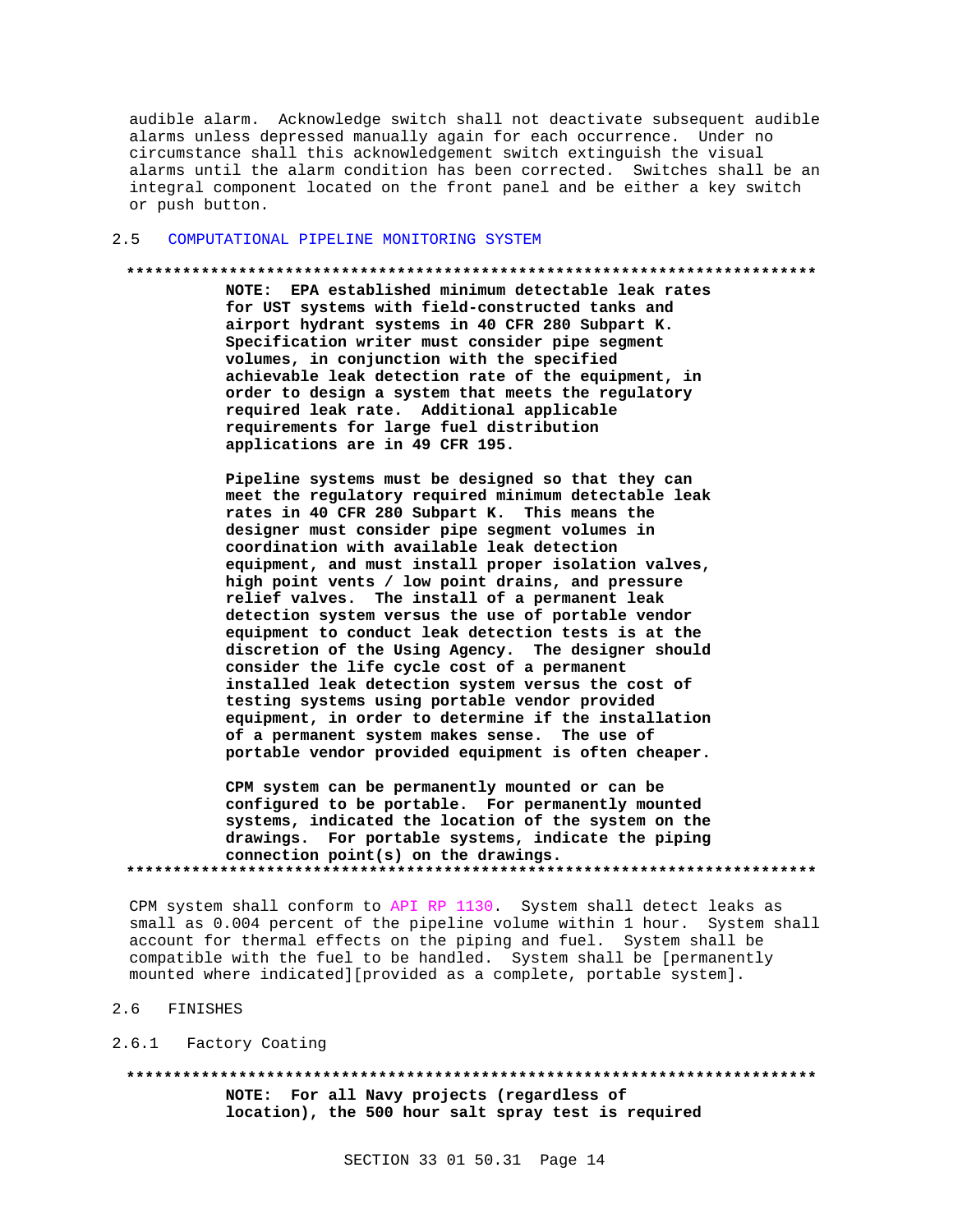**and must be specified.**

**For Army projects, a salt spray test is optional. The 125 hour test is suggested for mild or noncorrosive environments. The 500 hour test is suggested for extremely corrosive environments. \*\*\*\*\*\*\*\*\*\*\*\*\*\*\*\*\*\*\*\*\*\*\*\*\*\*\*\*\*\*\*\*\*\*\*\*\*\*\*\*\*\*\*\*\*\*\*\*\*\*\*\*\*\*\*\*\*\*\*\*\*\*\*\*\*\*\*\*\*\*\*\*\*\***

Unless otherwise specified, provide equipment and components fabricated from ferrous metal with the manufacturer's standard factory finish.[ Each factory finish shall be capable of withstanding [125][500] hours exposure to the salt spray test specified in ASTM B117. For test acceptance, the test specimen shall show no signs of blistering, wrinkling, cracking, or loss of adhesion and no sign of rust creepage beyond 3 mm 1/8 inch on either side of the scratch mark immediately after completion of the test.] For equipment and component surfaces subject to temperatures above 50 degrees C 120 degrees F, the factory coating shall be appropriately designed for the temperature service.

# 2.6.2 Field Painting

Painting required for surfaces not otherwise specified shall be field painted as specified in [Section 09 97 13.27 HIGH PERFORMANCE COATING FOR STEEL STRUCTURES][Section 09 90 00 PAINTING, GENERAL]. Do not paint stainless steel and aluminum surfaces. Do not coat equipment or components provided with a complete factory coating. Prior to any field painting, clean surfaces to remove dust, dirt, rust, oil, and grease.

PART 3 EXECUTION

### 3.1 INSTALLATION

### **\*\*\*\*\*\*\*\*\*\*\*\*\*\*\*\*\*\*\*\*\*\*\*\*\*\*\*\*\*\*\*\*\*\*\*\*\*\*\*\*\*\*\*\*\*\*\*\*\*\*\*\*\*\*\*\*\*\*\*\*\*\*\*\*\*\*\*\*\*\*\*\*\*\***

# **NOTE: During design, layout equipment and components to allow adequate access for routine maintenance. Do not rely solely on the Contractor to make these judgments. Show access doors where applicable for maintenance. \*\*\*\*\*\*\*\*\*\*\*\*\*\*\*\*\*\*\*\*\*\*\*\*\*\*\*\*\*\*\*\*\*\*\*\*\*\*\*\*\*\*\*\*\*\*\*\*\*\*\*\*\*\*\*\*\*\*\*\*\*\*\*\*\*\*\*\*\*\*\*\*\*\***

Install parts requiring periodic inspection, operation, maintenance, and repair in locations that allow ready access. Install leak detection system and components in accordance with manufacturer's installation instructions.

# 3.1.1 Storage Tank Sensors/Detectors

Install interstitial tank sensors and detectors at the tank's low end. Sensor installation shall be in accordance with the tank manufacturer's recommendations and shall not compromise the tank's secondary containment in any manner. Sensors shall be easily removed from a tank. Connection of metal conduit to steel tanks shall be with dielectric fittings.

# 3.1.2 Automatic Line Leak Detector

Install detector on discharge side of each submersible pump in accordance with the pump and detector manufacturer's recommendations.